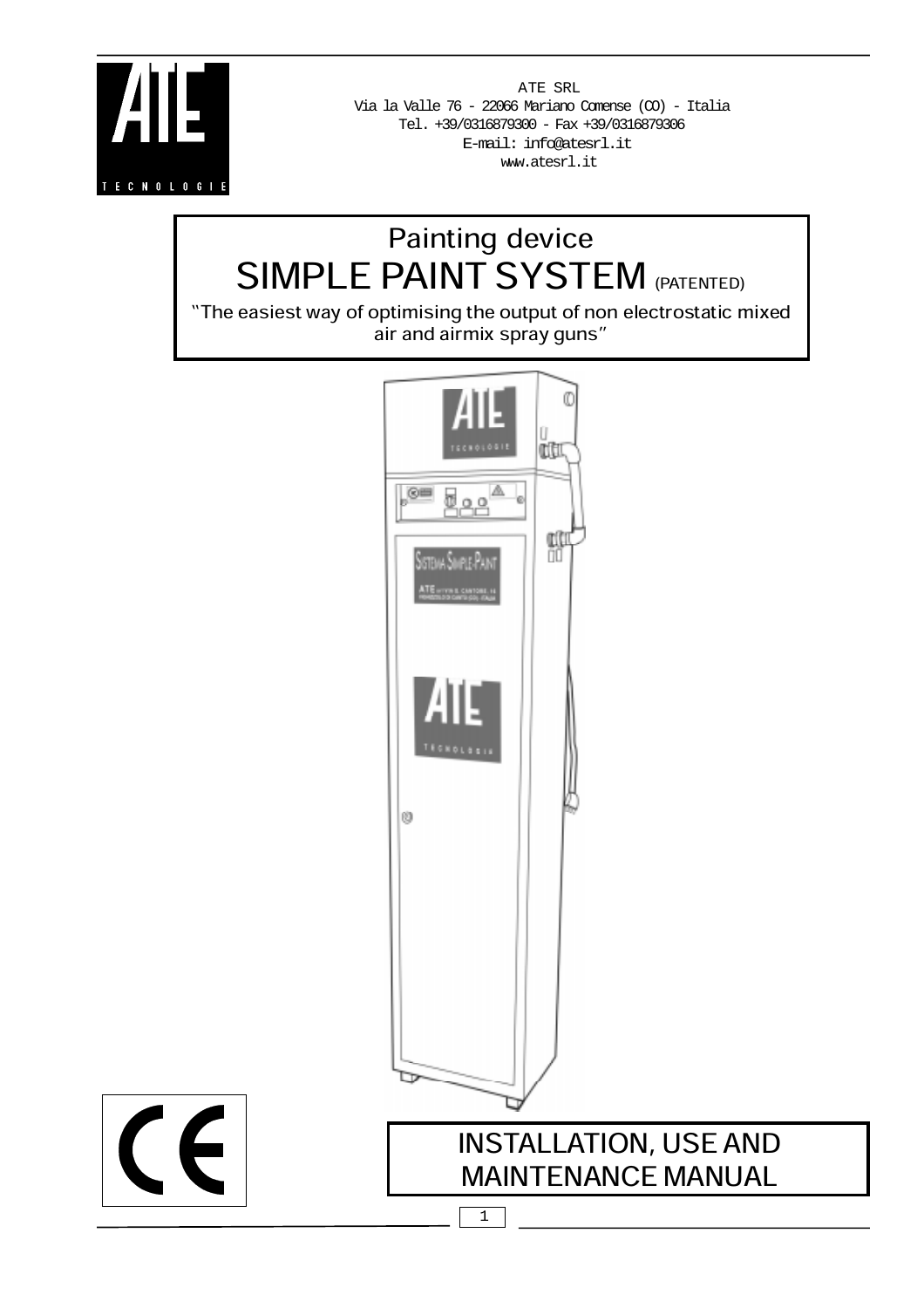# TABLE OF CONTENTS

| Page 3:      | <b>CE Certification</b>                   |
|--------------|-------------------------------------------|
| Page 5:      | <b>Application fields</b>                 |
| Page 6-7     | Components                                |
| Page 8       | Installation                              |
|              | Assembly                                  |
|              | Connection to the gun                     |
| Page9        | Treating the air inside the column        |
| Page 10      | Operation                                 |
| Page 11      | Using the Simple Paint system: Advantages |
| Page 12 - 14 | Easy-Paint liquid: Use and Maintenance    |
| Page 15-18   | Electric system                           |
| Page 19:     | Safety regulations                        |
| Page 20:     | Operating technical recommendations       |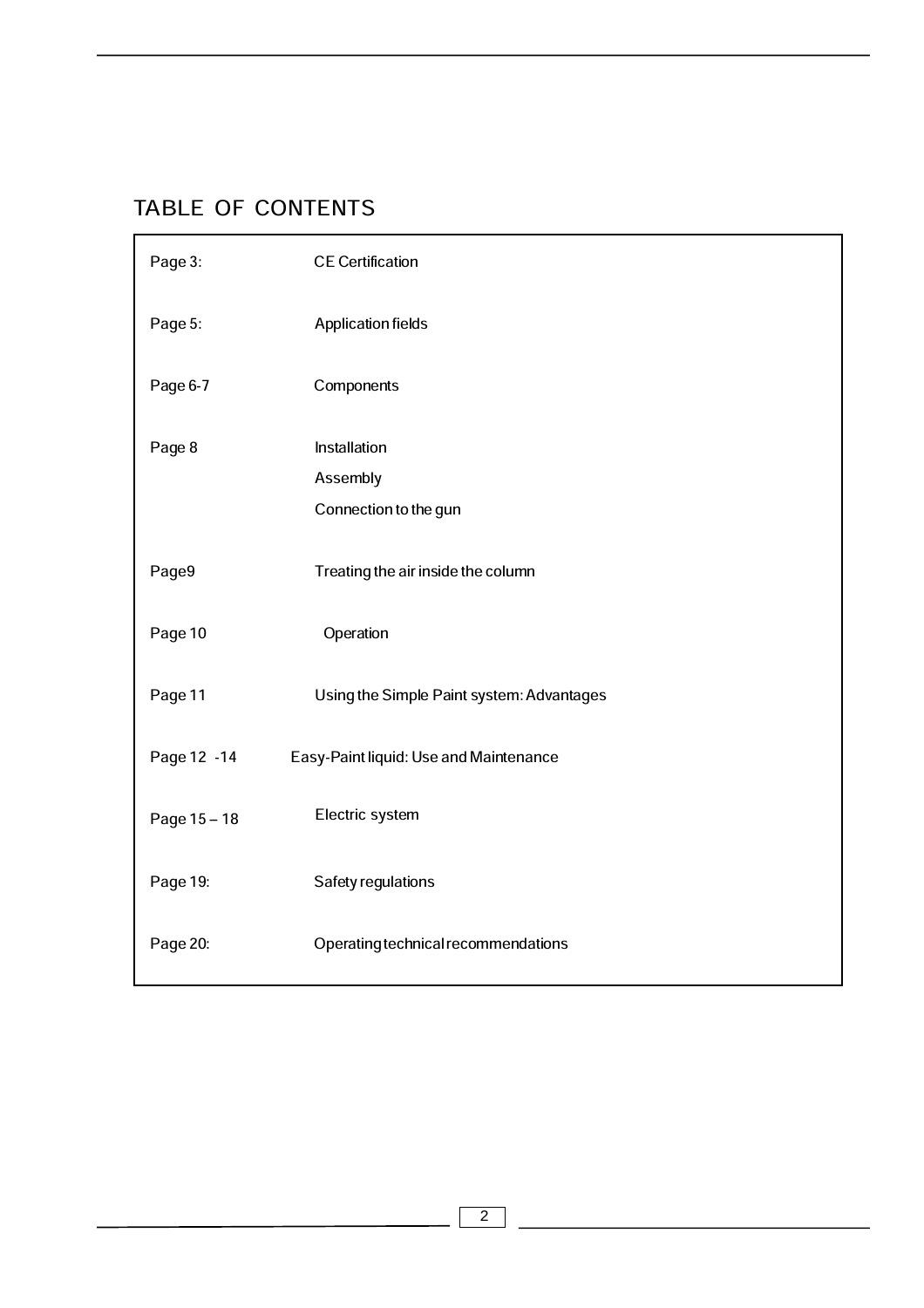## **DICHIARAZIONE DI CONFORMITA' /** *DECLARATION OF CONFORMITY*

(Modulo A1 della direttiva sulle attrezzature a pressione) *(Module A1 of the Pressure Equipment Directive)* 

## **Produttore /** *Manufacturer***:**

ATE SRL – Via La Valle 76 – I-22066 Mariano Comense (Co) Tel. 0039 031 6879300 – Fax: 0039 031 6879306

## **Insieme /** *Unit***:**

| Fabbricante / Manufacturer                | ATE SRL                                  |
|-------------------------------------------|------------------------------------------|
| Modello / <i>Model</i>                    | <b>SIMPLE PAINT</b>                      |
| Matricola / Serial number                 | $ATE01 - SPX$                            |
| Colonna dispensatrice / Dispensing column | PS 10.8; TS 0°C+40°C; V 481              |
| Fluido / Fluid                            | ARIA CATEGORIA 2 / AIR CATEGORY 2        |
| Valvola di sicurezza / Safety valve       | 11 bar + anello/ <i>ring</i> PED cat. IV |
| Standard armonizzati applicati /          | <b>EN287</b>                             |
| Harmonised standards applied              |                                          |
| Standard Tecnici e specifiche /           | VSR.                                     |
| Technical standards and specifications    |                                          |
| Altre direttive / Other directives        | N.A. / n/a                               |
|                                           |                                          |

La Società sottoscritta certifica sotto la unica responsabilità che l'insieme sopra specificato è conforme ai requisiti della direttiva sulle attrezzature a pressione 97/23/CEE che la riguarda.

L'insieme sopra indicato è stato sottoposto a controlli interni di produzione con monitoraggio della valutazione finale in base al modulo A1 della direttiva per le attrezzature a pressione, da parte di Bureau Veritas Italia SPA, ufficio locale di Milano, V.le Monza 261, 20126 Milano. ( Nr. Notificato 1370). Per quanto di propria competenza, l'ente notificato ha effettuato le verifiche sui dispositivi di sicurezza, certificato nr. CE-1370-PED-A1-ATE001-11-ITA.

*The undersigned Company hereby certifies under its sole responsibility that the unit specified above conforms to the requirements of the Pressure Equipment Directive 97/23/EC which applies to it. The unit indicated above has undergone internal production controls with monitoring of the final evaluation according to Module A1 of the Pressure Equipment Directive by Bureau Veritas Italia SPA, local office of Milan, V.le Monza 261, 20126 Milan (notified body number 1370). Within the scope of its competence, the notified body has performed the verifications of safety devices, certificate no. CE-1370-PED-A1-ATE001-11-ITA.*

Firmato per conto del produttore/rappresentante autorizzato

|                                                   | Signed on behalf of the manufacturer/authorized representative              |
|---------------------------------------------------|-----------------------------------------------------------------------------|
| Nome / Name:                                      | Barbieri Emanuele                                                           |
| Qualifica / <i>Function</i> :<br>Luogo / $Place:$ | Responsabile Produzione / Person in charge of production<br>Mariano Comense |
| Firma / Signature:                                | ATE S.r.l.                                                                  |

\_\_\_\_\_\_\_\_\_\_\_\_\_\_\_\_\_\_\_\_\_\_\_\_\_\_\_\_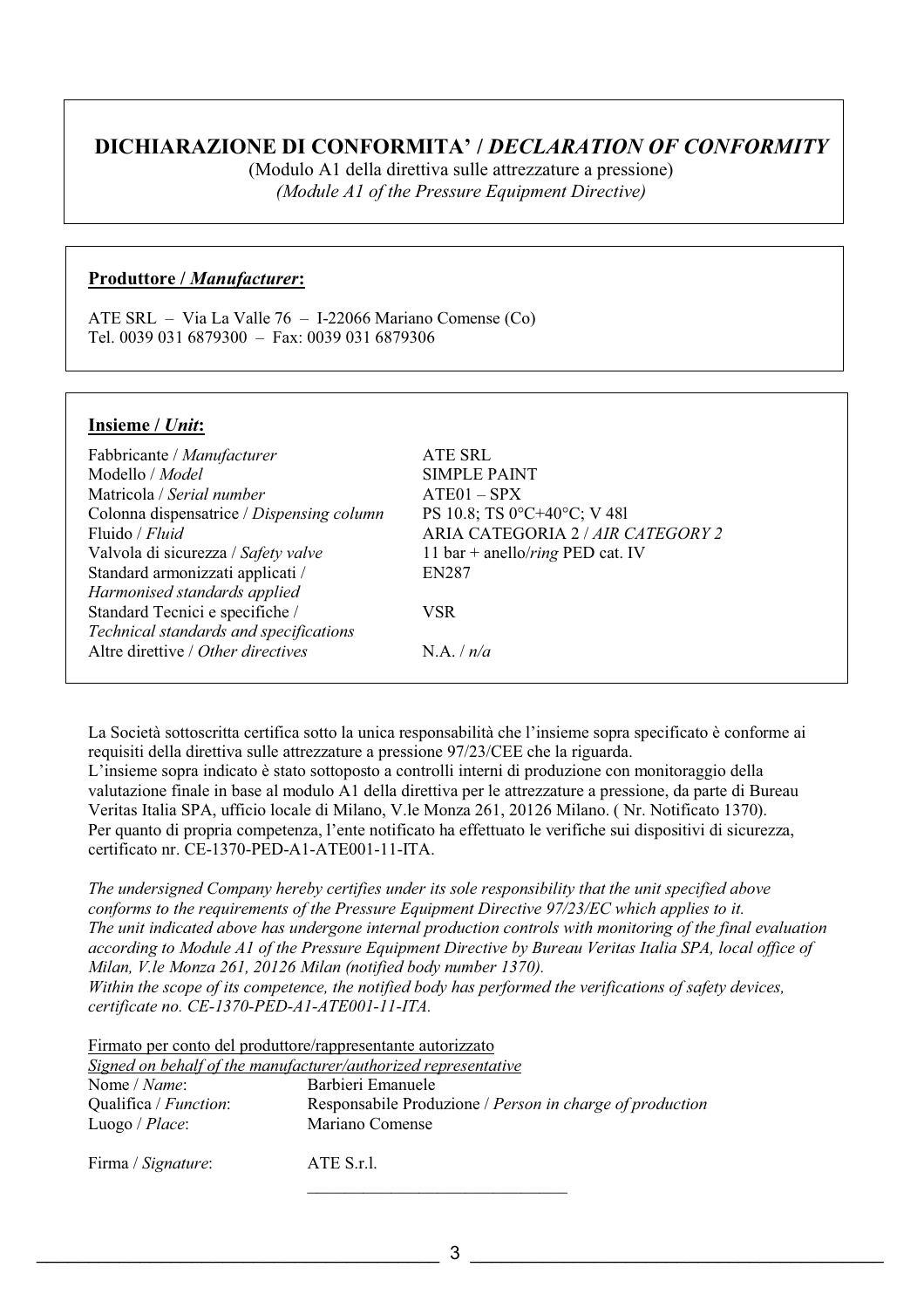| A.T.E. s.f.                   |                              |
|-------------------------------|------------------------------|
| Via la Valle, 76 22066        |                              |
| <b>Mariano Comense-ITALY</b>  |                              |
| Tel 0316879300 Fax 0316879306 |                              |
| www.atesrl.it                 |                              |
| Modello                       | <b>SIMPLE PAINT</b>          |
| <b>Matricola</b>              | ATE01SPX                     |
| Anno                          | 2011                         |
| Pressione di progetto         | 11 BAR                       |
| Temperatura Min-Max(TS)volume | $0^\circ C \cdot 40^\circ C$ |
| Fluido                        | GRUPPO 2 (ARIA) 48 It        |
| Valvola di sicurezza          | <b>11 BAR</b>                |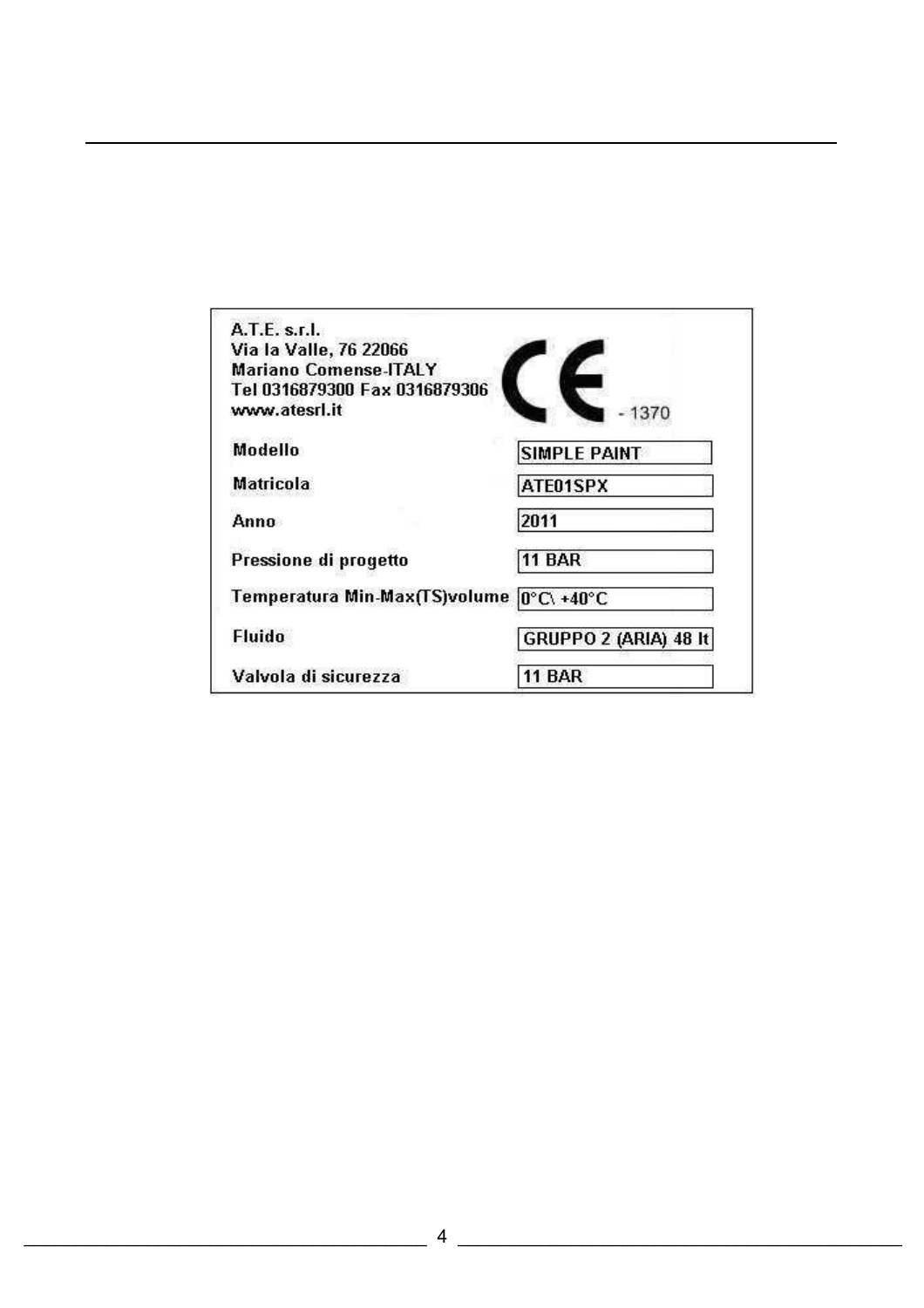## APPLICATION FIELDS

The Simple-Paint system treats the sprayed air used by the spray gun during the painting process. This system integrates perfectly with any industrial or non-industrial plant and can be applied with:

- high and low pressure, manual and automatic non electrostatic mixed air and air-mix guns;

- monocomponent, bicomponent, polyurethane, vinyl, metallised, water-based and any other type of liquid resin paint.

- wood, plastic, metal, glass and leather products.

Furthermore, the Simple-Paint System can be adjusted to fit any air system, including those without a drier (or freezer), or special air filtering or drying devices after the compressor.

#### W ARNING

A Simple Paint system with 1 column can supply up to 3 guns operating at the same time, positioned in one or more spray booths up to a distance of 40 m from the cabinet.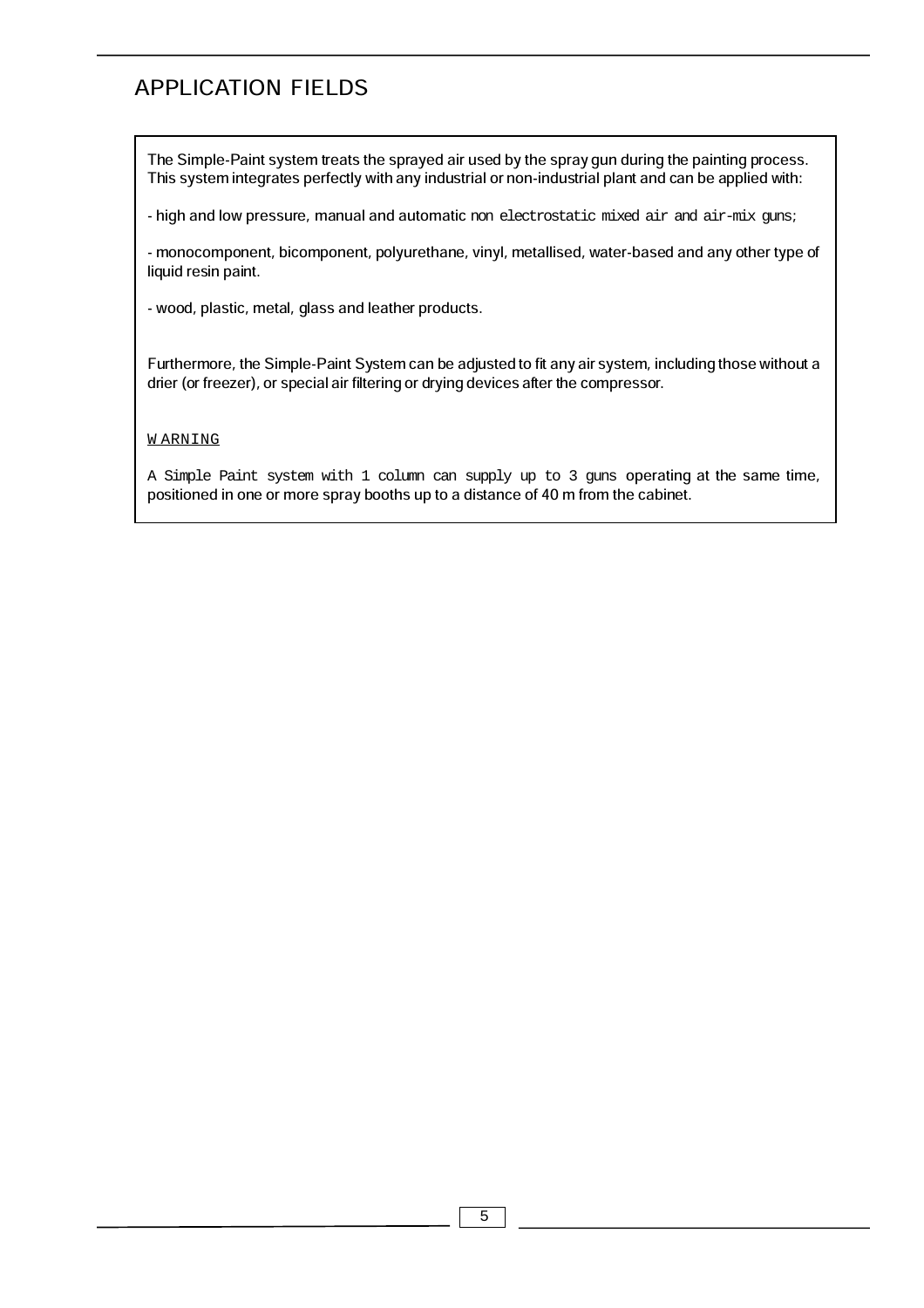# COMPONENTS (Diagram 1 page 6)

| The SIMPLE-PAINT System is made up of the following components (Diagram 1):                                                                                                                                                                                                                                                                                                                                                                                            |
|------------------------------------------------------------------------------------------------------------------------------------------------------------------------------------------------------------------------------------------------------------------------------------------------------------------------------------------------------------------------------------------------------------------------------------------------------------------------|
| 1) Painted metal cabinet (1) with the following dimensions:<br>- height 1900 mm - width 450 mm - depth 300 mm weight 50 kg                                                                                                                                                                                                                                                                                                                                             |
| $2)$ Column $(3)$<br>The column is made of 5 mm thick anticorodal aluminium; the lower part of the column and flanges have<br>been welded using aluminium electrodes with a 5 mm penetration length in the internal areas and 10 mm<br>on the surface.<br>The flanges on the upper part of the column are 16 mm thick with a 5 mm diameter OR seal, and are<br>joined together with steel bolts, washers and nuts of 8 diameter to guarantee a 10.8 bar air tightness. |
| A) Column upper part (Diagram 2 page 13)<br>A 3/4' inlet and outlet air supply system, made of iron and brass                                                                                                                                                                                                                                                                                                                                                          |
| B) Column internal part.<br>- An internal tank on the bottom of the column where the Easy-Paint liquid is stored.<br>- A 150 W electric emersion heater operating at 220 V (connected to an external indicator lamp which<br>shows that it is operating).<br>- A heat control timer regulating the emersion heater operation, calibrated to keep the temperature of the<br>Easy-Paint liquid constant around 20°C.                                                     |
| C) Column lower part (Diagram 5 page 13)<br>The lower part of the column houses a "coupling" with a 3/8 tap connected to an external plastic tank (7).<br>With this "coupling" you can:<br>- let in, control and remove the Easy-Paint liquid.                                                                                                                                                                                                                         |
| 3) Electric Deionising device (9)<br>A moplen cover (height 280 mm - width 450 mm - depth 300 mm weight 10 kg) with a 3/4 'air inlet – outlet<br>containing a static power supply.                                                                                                                                                                                                                                                                                     |
| 4) Metal shelving (2) for storing the Easy-Paint liquid bottles.                                                                                                                                                                                                                                                                                                                                                                                                       |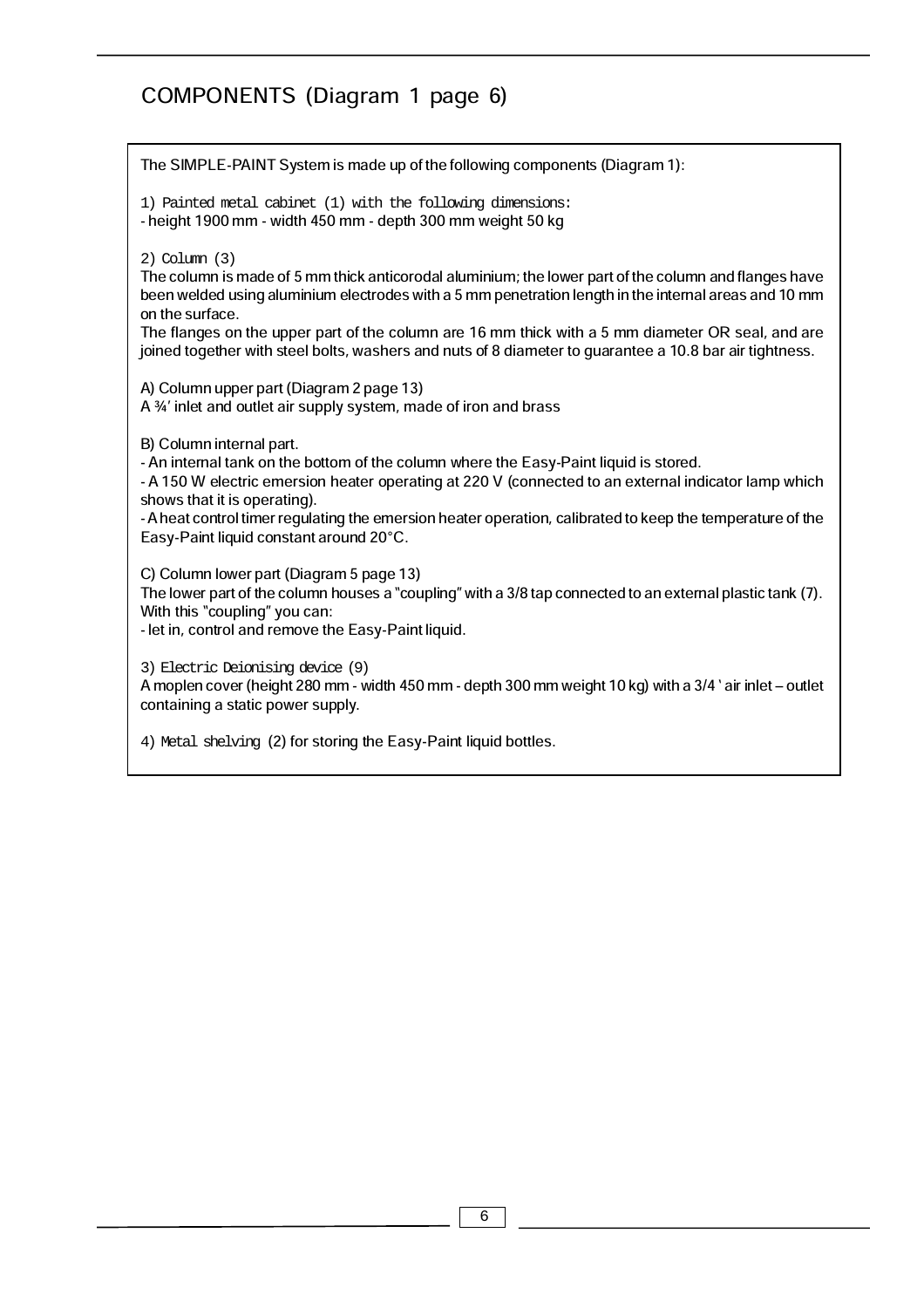## Diagram 1 Simple-Paint system

Legend:

- 1) Metal cabinet
- 2) Bottle storage shelving
- 3) Column
- 4) External tank for liquid drainage
- 5) Deionising device indicator lamp
- 6) Column resistance indicator lamp
- 7) Column air inlet
- 8) Column air outlet
- 9) Electric deionising device
- 10) Deionising air inlet
- 11) Deionising air outlet
- 12) Main electric switch
- 13) Deionising device fixing points
- 14) Deionising device plug
- 15) Simple-Paint system plug
- 16) Liquid control dip stick
- 17) Funnel
- 18) 3/4 ' air connection section

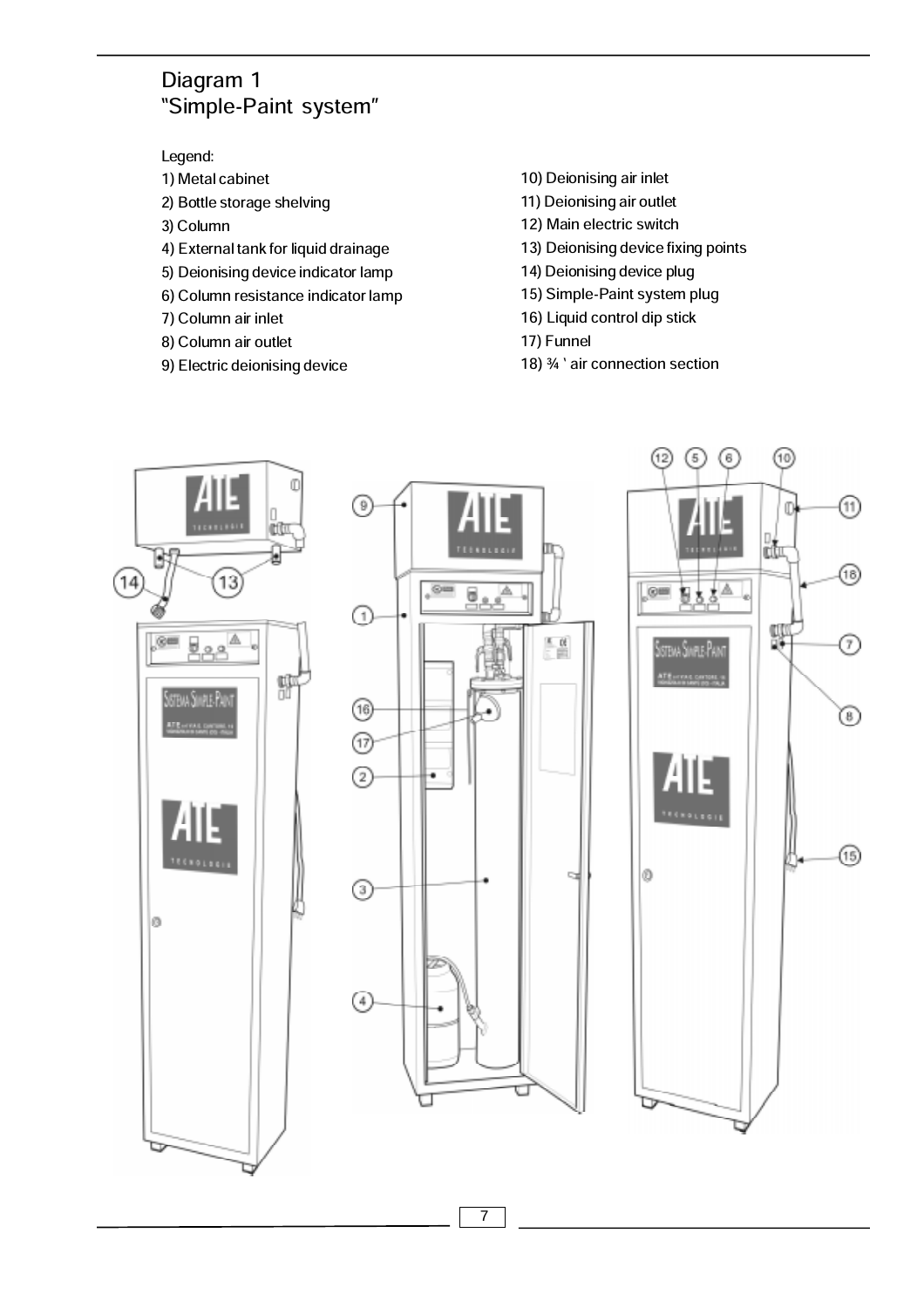# INSTALLATION AND POSITIONING (diagram 1 page 6)

Put the cabinet (1) in the VERTICAL position and near the spray booth (outside the product firing kiln) at a minimum distance of 1 m from any switchboards.

Warning: if it were positioned inside the kiln, the firing temperature would increase the volume of air in the column thus exceeding the guaranteed 10.8 bar pressure safety limit. A.T.E. cannot be held responsible, if this directive is not respected.

# ASSEMBLY (diagram 1 page 6)

Put the deionising device (9) on the cabinet (1) and

- pass the deionising device plug (14) through the hole (diameter 40 mm) in the upper left hand side of the cabinet.

- put the two deionising device fixing points (13) in the holes (diameter 20 mm) in the upper central part of the cabinet.

- fix the two fixing points (13) from the inside by putting on the two plastic nuts.

- connect the deionising device plug (14) to the socket in the upper left hand side of the inside of the cabinet.

# CONNECTION TO THE GUN (diagram 1 page 6)

The air coming from the compressor (or freezer) must have a minimum air flow of  $\frac{3}{4}$  and must be connected to the column air inlet (7).

Take the rigid  $\frac{3}{4}$  ' piping (18) and connect the column air outlet (8) to the deionising air inlet (10) Take a pipe (minimum external diameter 12 mm, internal 10 mm) and connect the deionising device air outlet (11) to the gun.

Warning: Observe the type of gun connected, more specifically

## CUP GUN

Connect the air outlet of the deionising device (11) to the pressure regulator supplying the gun.

## PUMP GUN

- if the gun is supplied with paint by a pump and there is only one air connection for both the pump and the gun, connect the deionising device air outlet (11) to the only connection on the pump-gun. - if the gun has its own supply air and the pump has another, connect the deionising device air outlet (11) to the gun alone.

W ARNING: Remove any filter between the Simple-Paint system and the gun.

Connect the power supply plug (15) of the Simple-Paint system to a 230 v power supply and turn the main electric switch (12).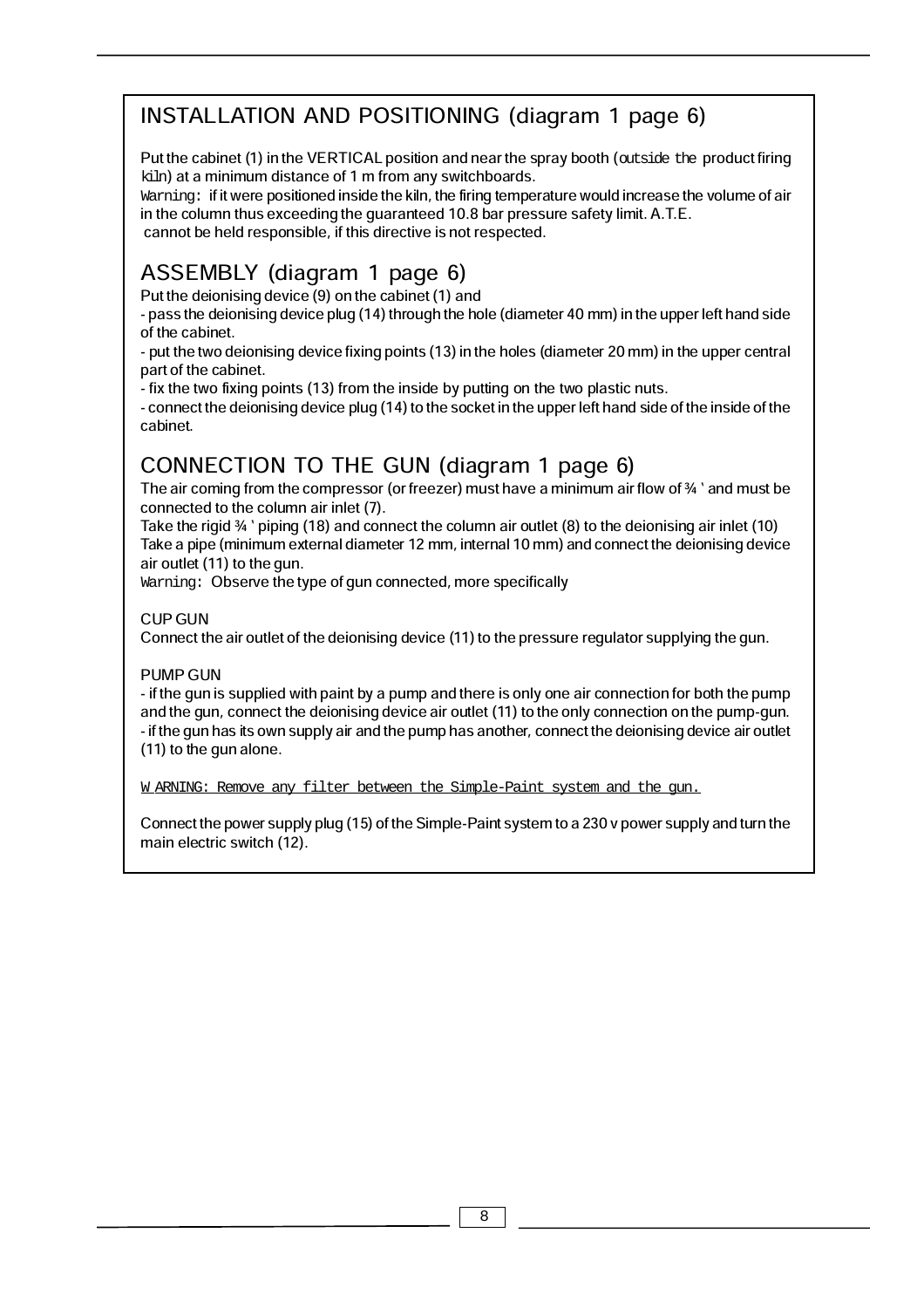# TREATING THE AIR INSIDE THE COLUMN

Above the column there is an air inlet and outlet box regulated by two 3/4 valves. The air comes into the column from the "inlet air" indication on the external side of the cabinet (point 7 diagram 1 page 6). Internal Easy-Paint tank.

The air enters the column, passes through an internal metal pipe and flows directly into the bottom where there is an internal tank.

The EASY-PAINT LIQUID (point 10 diagram 3 page 13) is let into this tank by the special coupling nozzle. The liquid "washes" the air by trapping the small particles of oil and other impurities (present in the air system piping) which may reach the column in spite of the presence of a freezer or various filters (these particles of oil are damaging because they change the magnetic fields).

## Liquid breaking plates.

After having been "washed", the air (completely clean) rises in the column and strikes a system of liquid breaking metal plates. Their function is to drain the small amounts of Easy-Paint liquid, oil and other impurities, preventing them from wetting the filtering system above the plates.

## Filtering system.

After this, the air rises in the column and meets a filtering system. These particular filters subject the air to a deionisation principle. The filters are not subject to wear and have an unlimited lifetime.

The air, already significantly deionised, comes out of the column and enters the deionising device. This device improves and guarantees the maintenance of the deionising effect on the air which continues to the external piping (metal or plastic) of the existing air system, up to a distance of 40 m from the Simple-Paint system.

## Electrical resistance.

Incorporated in the cavity of two metal pipes, at a height of about 1 m from the base of the column, there is a 150 W electrical resistance with a timer which regulates the temperature of the pipe (which carries the air to the Easy-paint liquid tank) between 30 and 40°C.

The resistance keeps the temperature in the metal piping constant and maintains a uniform heat to the Easy-Paint liquid (particularly in the winter months keep the liquid at 20°C).

## Resistance external indicator lamp

The electric resistance of the column is connected to an external indicator lamp (point 6 diagram 1 page 6). When the timer of the resistance measures a temperature lower than 30°C, it automatically provides the resistance with the signal to light up to take the temperature to the ideal level for use (between 30 and 40°C).

In this situation the operation of the resistance is indicated by the external indicator lamp lighting up. If the timer measures a temperature exceeding 40°C, the resistance does not receive any signal to light up and the indicator lamp remains off.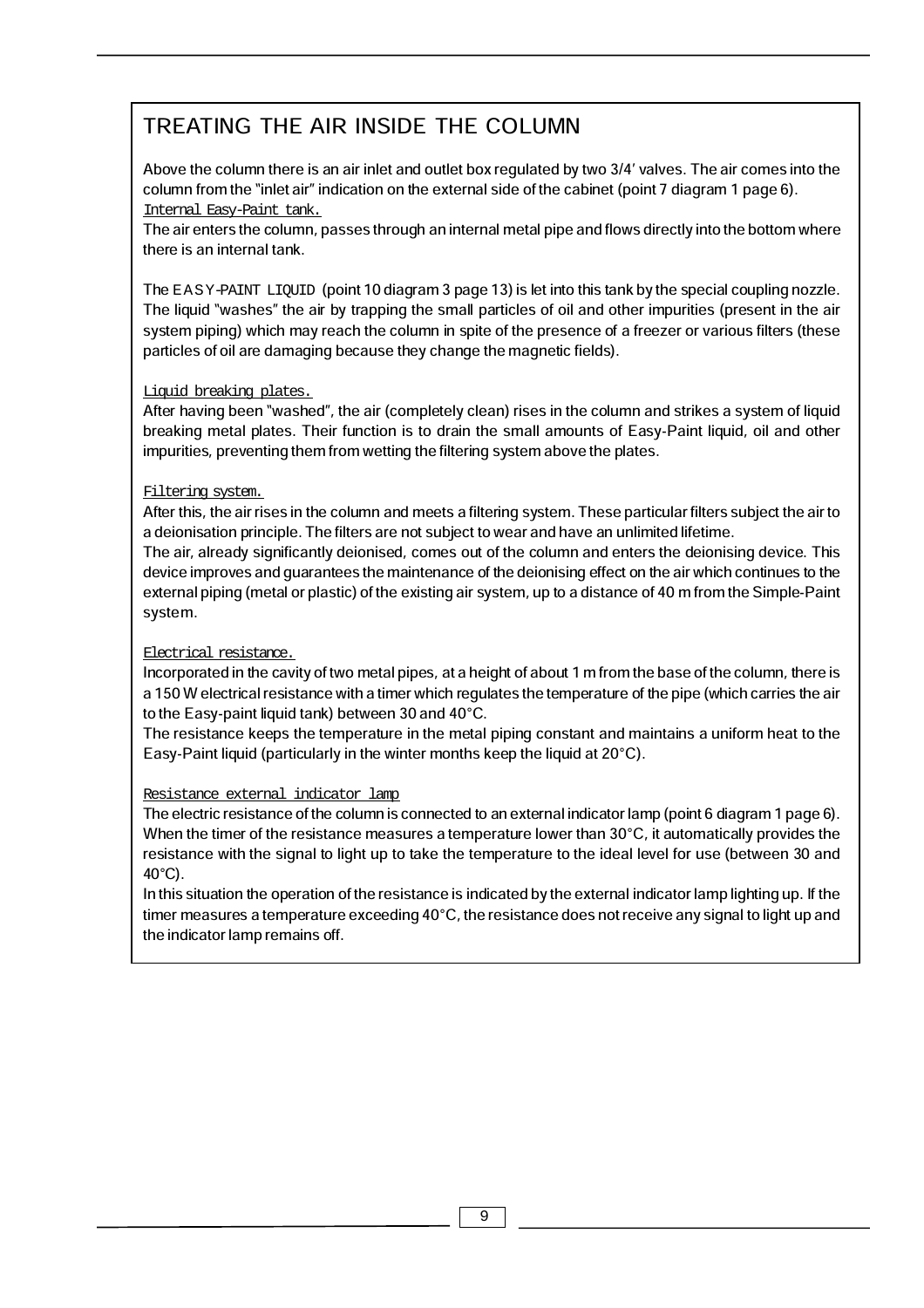# **OPERATION**

Preamble: How a static charge is generated

The rubbing of two or more bodies generates static charges.

Some examples of the formation and presence of static charges on a body are:

- the charges which form on a television screen;

- rubbing a biro on a woollen cloth;

- the "shock" felt when you get out of the car (etc.).

How static charges are generated in the painting sector

In the painting field, the sprayed paint is applied by the operator to flat or curved metal, plastic, wood, glass and leather surfaces.

During this operation there are basically two moments when static charges are generated:

- the friction of the atomised paint when it passes through the nozzle of the gun (low density charges form on the tip of the gun, where an accumulation of dirt can be seen)

- the rubbing of atomised paint pressed against the surface of the item during the painting process (this friction generates a greater amount of static charges and thus greater over-spray).

During the painting phase, the particles or paint dust are electrostatically charged because of this rubbing

This phenomenon creates various problems:

- difficulty of penetration in the corners and at depth (inside boxes, into the curves of a chair, etc.).

- difficulty in evenly distributing the paint (accumulation of the product on the edges)

- presence of paint residue on the product (the residue is attracted by the part, leaving traces of small bubbles and removing the gloss from glossy paints)

- paint rebound effect (the charged paint particles rebound on the product and dirty the environment and the operator).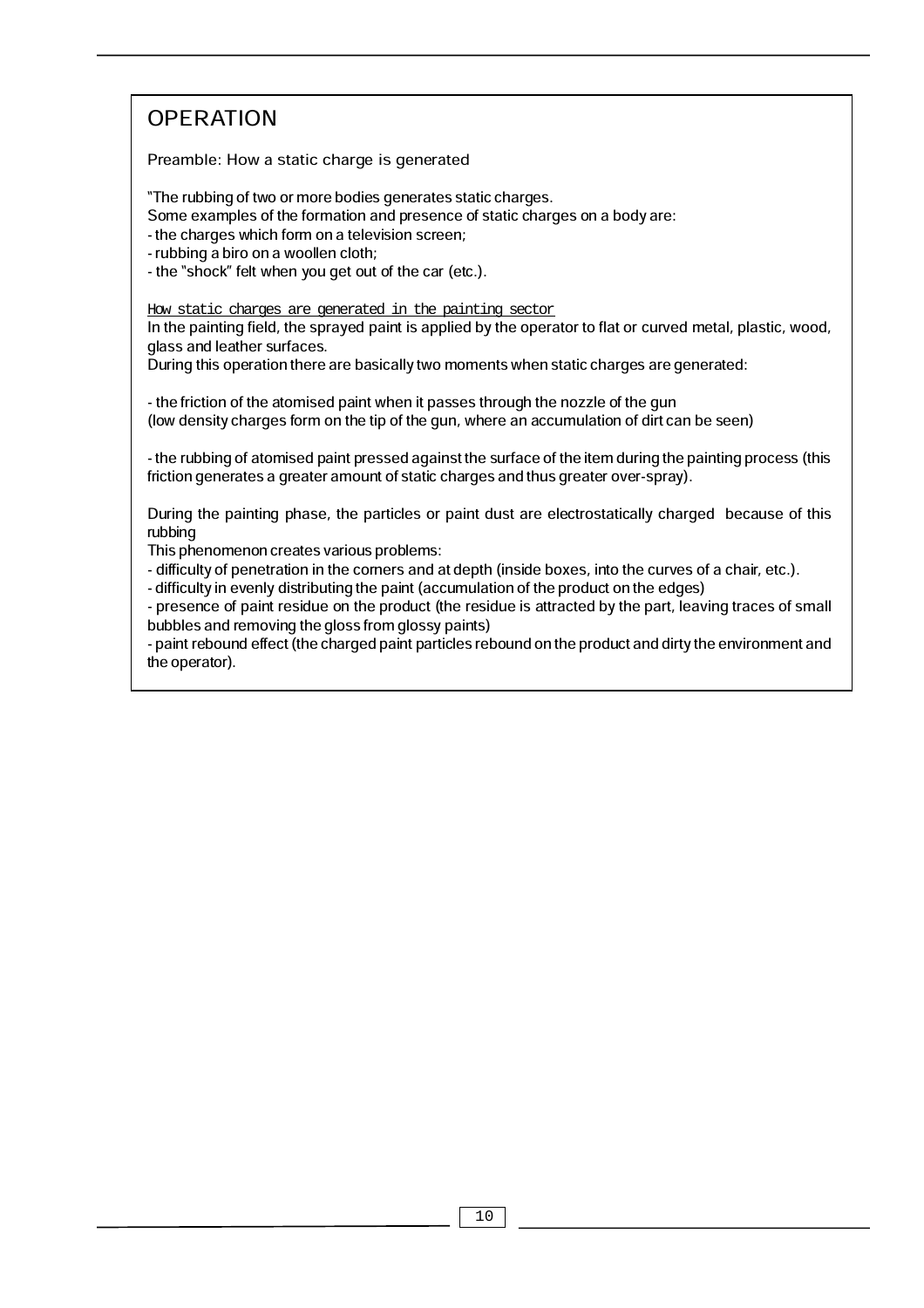# USING THE SIMPLE-PAINT SYSTEM: ADVANTAGES

The deionised air produced by the Simple-Paint system has the property of preventing the static charges from forming on the tip of the gun and on the product surfaces, making the paint particles neutral and thus not carrying electrostatic charges.

Using the deionised air of the Simple-Paint system allows significant quality, application, environment and ecology results to be obtained:

### 1) Reduction of over-spray and rebound paint:

As the paint particles are now discharged/neutral, they will no longer need to discharge their static "energy" in the areas where there is less, hence their tendency to disperse in the environment where they are released will be less, thus reducing over-spray and preventing the paint rebounding towards the operator.

#### 2) Fume reduction:

The deionised air has the capacity of improving the paint atomisation. This allows the operator to gradually reduce the solvent parts or the gun air thrust.

## 3) Better use of the paint:

Increase in the amount of paint which actually settles on the item, because the paint particles will concentrate directly on the item rather than dispersing in the absence of static charges.

## 4) Easier application:

By optimising the use of paint (thanks to a greater percentage of paint deposited on the item), the operator has the concrete possibility of obtaining the same paint thickness with less coats, also thanks to the improved cohesion and adherence of paint on the item.

## 5) Improving the quality of the paint:

As the paint particles are neutral they will no longer need to concentrate in the peripheral areas of the products, improving the uniformity and paint coating thickness and reducing paint accumulation and running problems.

## 6) Reduction of dirtying

Paint particles will no longer carry static charges to the products, which will hence no longer attract the dirt falling nearby, greatly reducing dirt precipitations.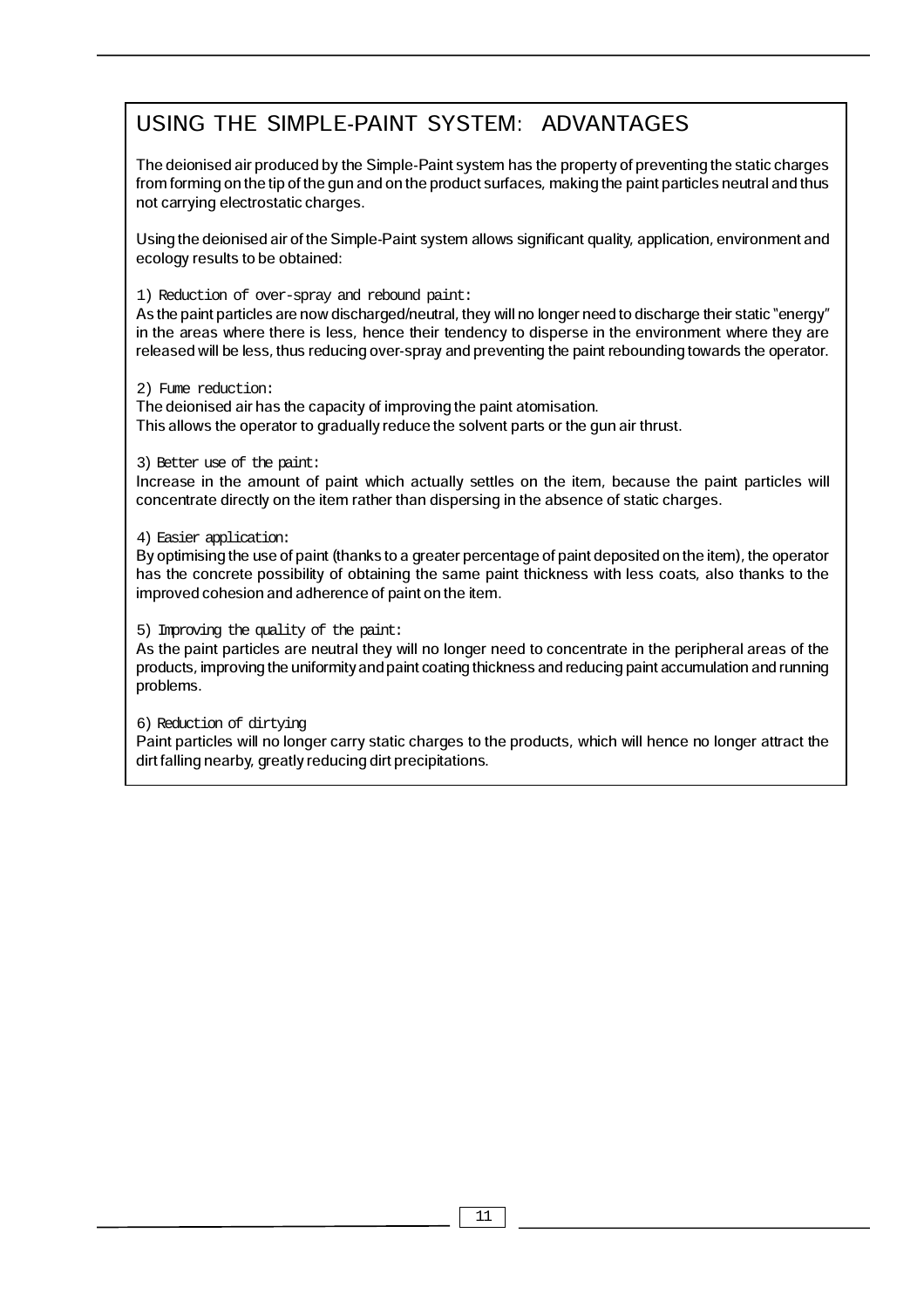# EASY-PAINT LIQUID: USE AND MAINTENANCE (diagram 2-3-4-5 page 13)

The Easy-Paint liquid is poured into the column internal tank and is capable of retaining particles of oil and other impurities reaching the column from the compressor, from the freezer and the various filters situated before the column.

Warning:

- A) Check the level of the Easy-Paint liquid once a week with the system shut down by using a dip stick (point 11 diagram 4) which allows the quantity and the colour to be controlled.
- (1 notch of the dip stick = one 200 ml bottle of liquid). B) The ideal operating level is 2 notches of the dip stick or 2 (two) 200 ml bottles of Easy-Paint liquid
- C) Completely replace the liquid with 2 (two) 200 ml bottles of fresh liquid in no more than 4 (four) working weeks.

D) Completely replace the liquid within 4 (four) working weeks with 2 (two) 200 ml bottles of fresh liquid:

- if the liquid becomes darker, yellow or brown (because it contains oil)
- if the liquid increases volume and exceeds 2 notches on the dip stick (because it contains water and oil)

Completely replace the liquid in these cases to prevent the traces of oil and water from dirtying the filter located above the liquid.

E)  *ARNING: If oil or water foul the filter, the column loses its capacity to deionise the air.*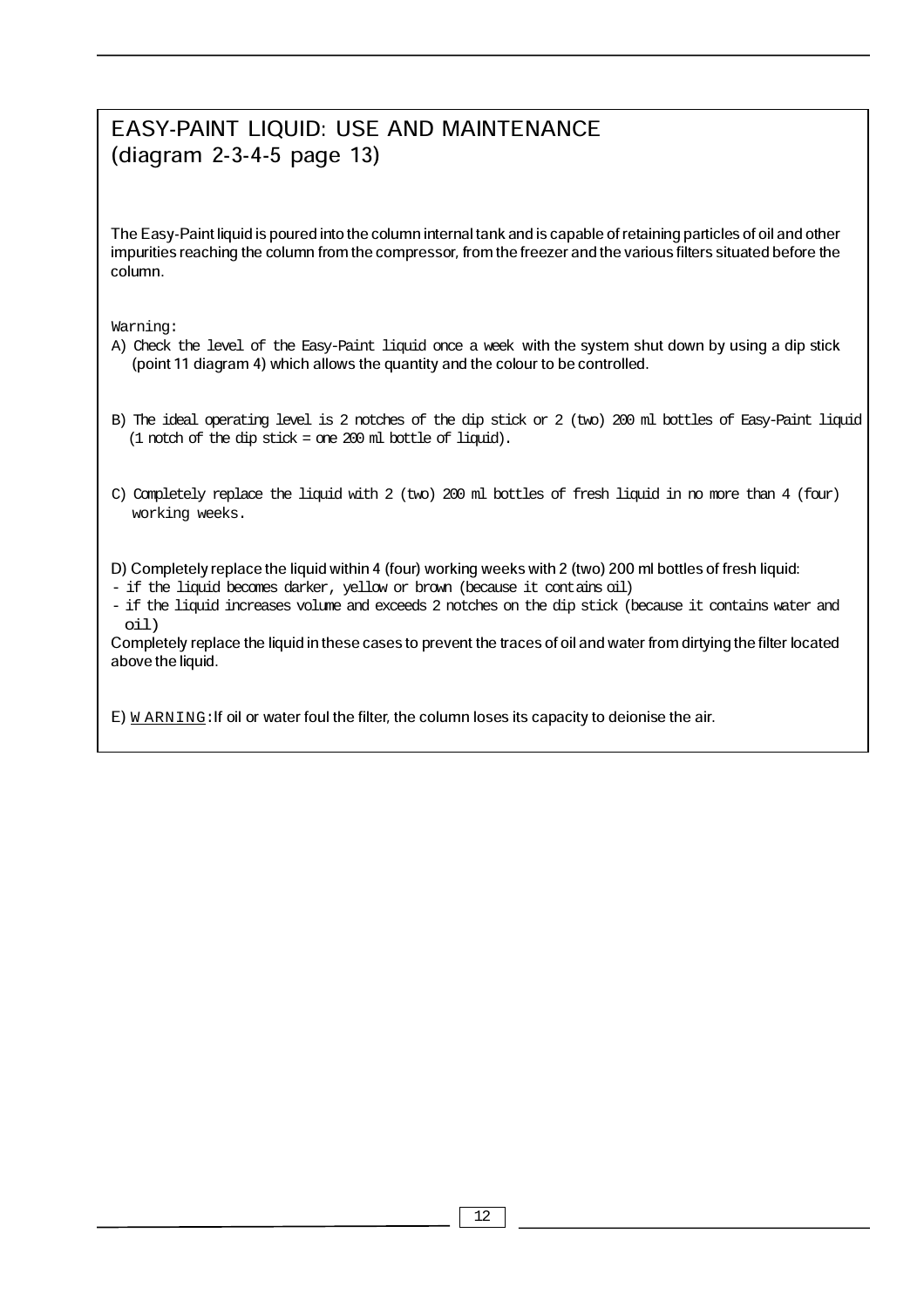# HOW TO CHECK THE LIQUID LEVEL (Diagram 2-5 page 13)

1) Close the air inlet gate valve (5) located above the column.

2) Close the air outlet gate valve (4) located above the column.

2) Open the vent tap (2) located above the column to discharge the air inside it.

3) Remove the blue pipe (12) from the hose-holder of the outlet tap (10) located at the base of the column.

4) Open the outlet tap (10) and introduce the dip stick (11) to check the liquid level and colour.

If the volume of the liquid has increased (over two notches on the dip stick) or its colour becomes darker (yellow or brown), completely replace the liquid even if 4 (four) working weeks have not yet passed, by carrying out the following operations (diagram 2 5 page 13)

- re-connect the blue pipe (12) to the hose-holder of the discharge tap (10);

- close the vent tap (2);

- slightly open (with gentle prods) the air inlet gate valve (5) to release the liquid at the bottom of the column and send it directly into the special external container (7);

- close the air inlet gate valve (5);

- open the vent tap (2);

- remove the blue pipe (12) from the hose-holder of the discharge tap (10) and add 2 (two) bottles of Easy-Paint liquid to the column tank (diagram 3 page 13);

- re-connect the blue pipe (12) to the hose-holder of the discharge tap (10), close the tap;

- close the vent tap (2);

- open the air inlet gate valve (5) and the air outlet valve (4) to start up the system again.

NB: Once a year, completely empty the content of the column and pour in a litre of hot water to clean out any oil residue that may have built up during the year in the column tank.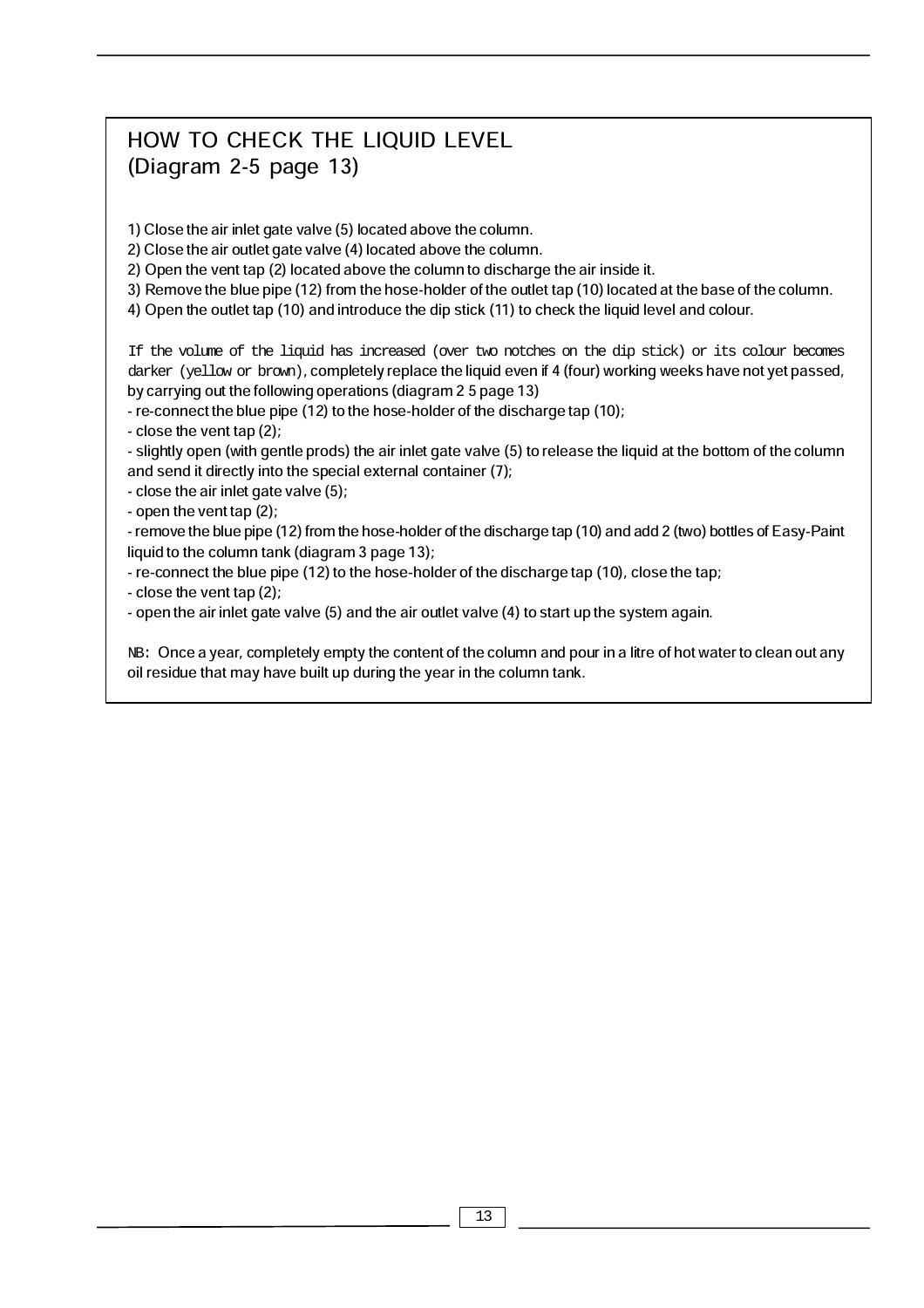Diagram 2

- Legend: COLUMN BOX
- 1) Column
- 2) Vent tap
- 3) Shut off valve
- 4) Column air outlet gate valve
- 5) Column air inlet gate valve
- 6) One-way valve
- 7) External tank for liquid drainage
- 8) Easy-Paint liquid bottle
- 9) Funnel
- 10) Liquid inlet/outlet tap
- 11) Liquid control dip stick
- 12) Column tank blue pipe



Diagram 3 Diagram 4 Diagram 4 Diagram 5

ADD LIQUID CHECK THE LIQUID VENT LIQUID







14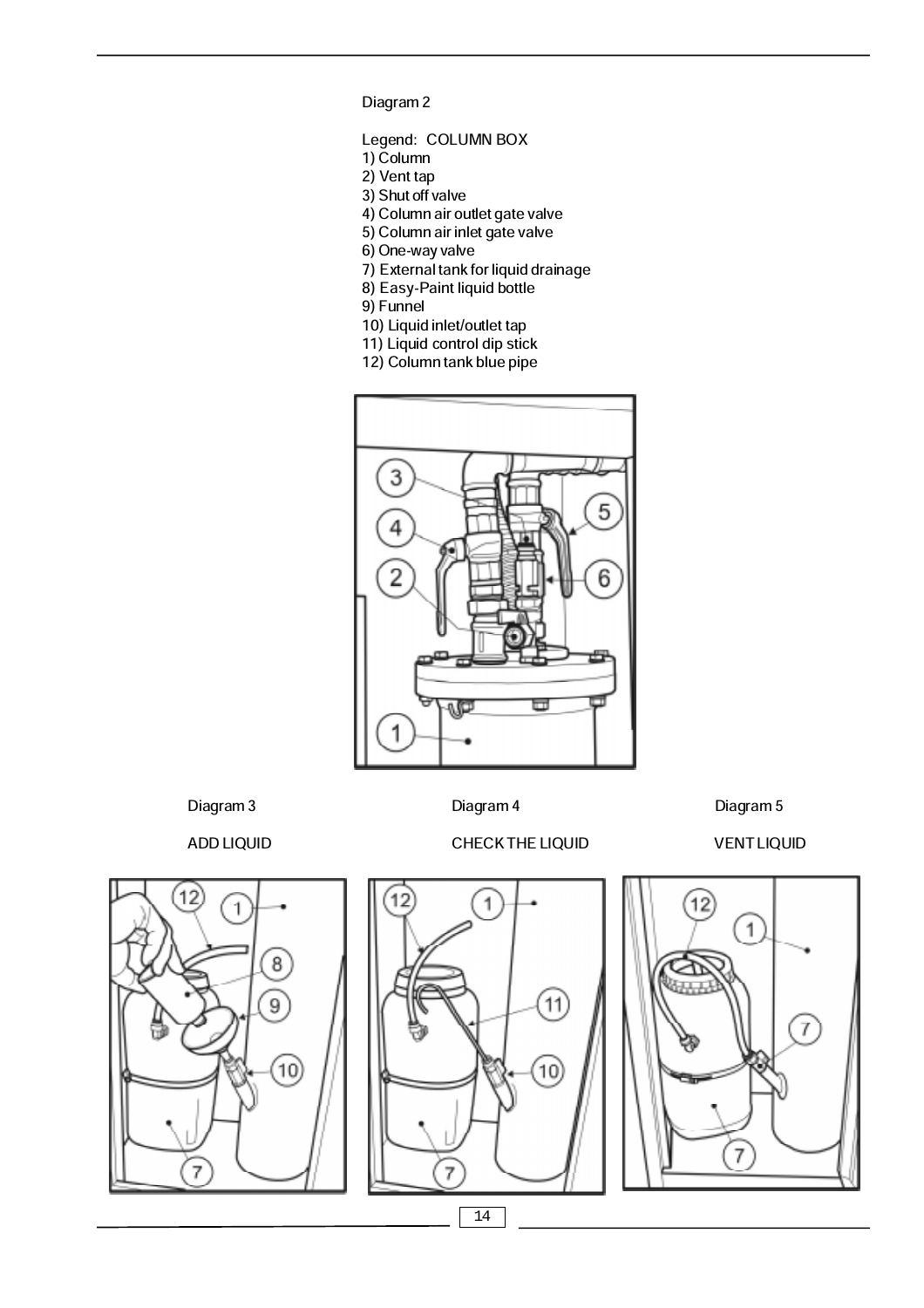# ELECTRIC SYSTEM

Power supply voltage = 220V. 50 Hz. Single phase to connect the electric system.

## Column resistance

Inside the Simple-Paint System column (in the gap between two metal pipes), there is a 150 W 220 V electric emersion heater and a timer which regulates the temperature of the pipe (which takes the air to the base of the column) between 30° and 40°.

The timer and the resistance are connected to an external indicator lamp on the upper part of the cabinet. When the timer of the resistance measures a temperature lower than 30°C, it automatically provides the resistance with the signal to light up to take the temperature to the ideal level for use (between 30 and 40°C). In this situation the operation of the resistance is indicated by the external indicator lamp lighting up. If the timer measures a temperature exceeding 40°C, the resistance does not receive any signal to light up and the indicator lamp remains off.

Electric deionising device.

When the external deionising device on the upper part of the cabinet lights up, it means that the deionising device is on.

Features of the static power supply contained in the deionising device: Abs self extinguishing device<br>
Electrical features: power supply 220V<br>
Power rating: 50 WA Max Electrical features: power supply 220V Frequency: 50/60 HZ Circuit breaker: 01 amp

# **CONSUMPTION**

Resistance: 150 W x 220 V, consumption 0.1 KW / h. Deionising device consumption: 50 WA Max Liquid: 2 200 ml bottles per column every 4 weeks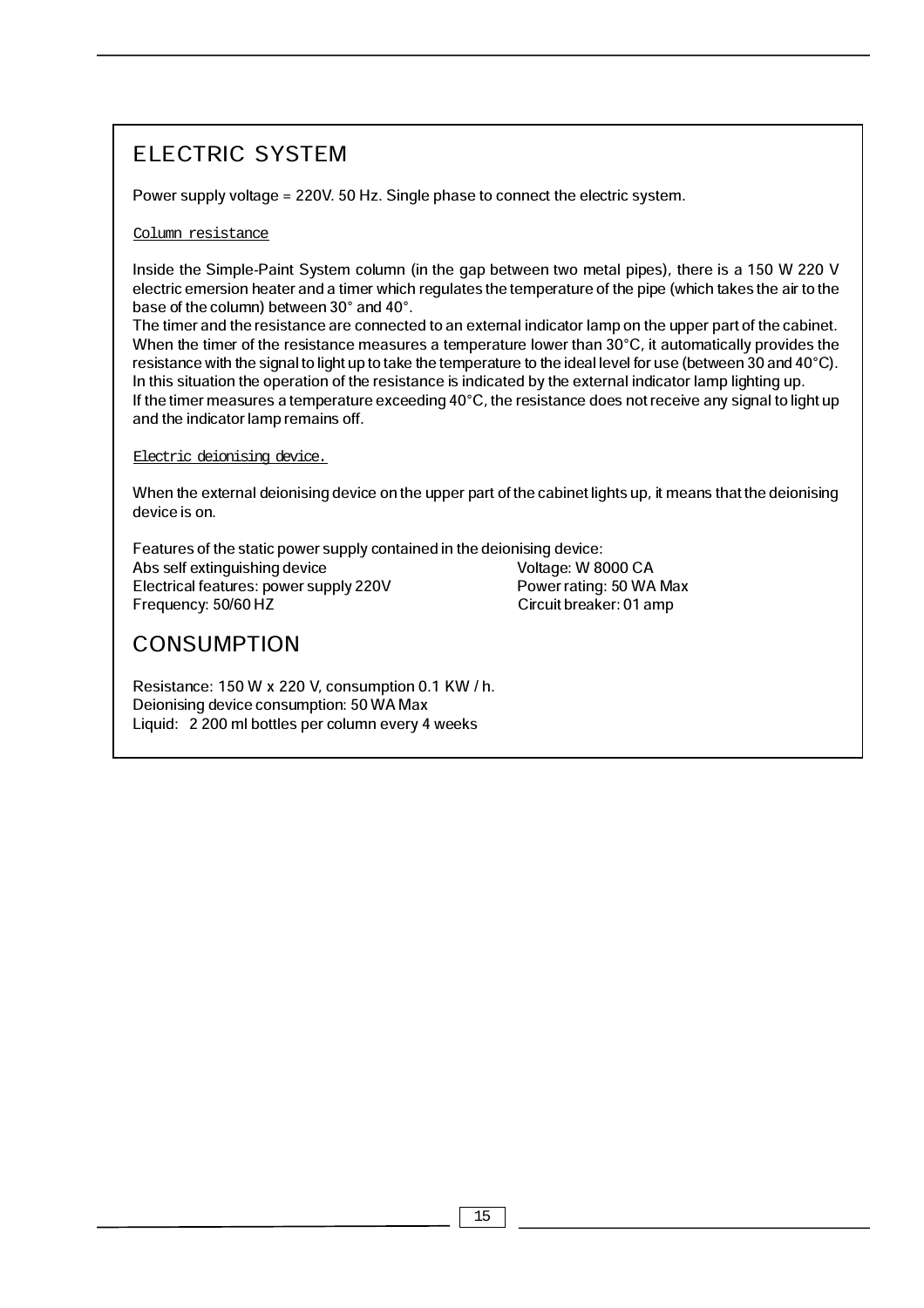# **SUMMARY OF THE PANEL**

 $\_$  ,  $\_$  ,  $\_$  ,  $\_$  ,  $\_$  ,  $\_$  ,  $\_$  ,  $\_$  ,  $\_$  ,  $\_$  ,  $\_$  ,  $\_$  ,  $\_$  ,  $\_$  ,  $\_$  ,  $\_$  ,  $\_$  ,  $\_$  ,  $\_$  ,  $\_$  ,  $\_$  ,  $\_$  ,  $\_$  ,  $\_$  ,  $\_$  ,  $\_$  ,  $\_$  ,  $\_$  ,  $\_$  ,  $\_$  ,  $\_$  ,  $\_$  ,  $\_$  ,  $\_$  ,  $\_$  ,  $\_$  ,  $\_$  ,

|                            |                   |                    |                   | ATE S.R.L., Mariano Comense (CO), via |  |
|----------------------------|-------------------|--------------------|-------------------|---------------------------------------|--|
| <b>MANUFACTURER</b>        |                   |                    |                   | della Valle 66, 22066                 |  |
| <b>SERIES</b>              |                   |                    | Simple Paint      |                                       |  |
| <b>NOMINAL VOLTAGE</b>     |                   |                    | 230V              |                                       |  |
| <b>FREQUENCY</b>           |                   |                    | 50 Hz             |                                       |  |
|                            |                   |                    |                   |                                       |  |
|                            | Diode led $ $     | Lamp               | <b>Resistance</b> | <b>Trasformer</b>                     |  |
| <b>POWERS</b>              | 3.3 W             | 5W                 | 150W              | 300W                                  |  |
| <b>CURRENTS</b>            | 15 <sub>m</sub> A | 22mA               | 7mA               | 1,4A                                  |  |
|                            |                   |                    |                   |                                       |  |
|                            |                   |                    |                   |                                       |  |
| <b>TYPE OF LINE</b>        |                   |                    |                   |                                       |  |
| <b>STRUCTURE OF PANEL</b>  |                   | FORMA <sub>1</sub> |                   |                                       |  |
| <b>GRADE OF PROTECTION</b> |                   | IP 55              |                   |                                       |  |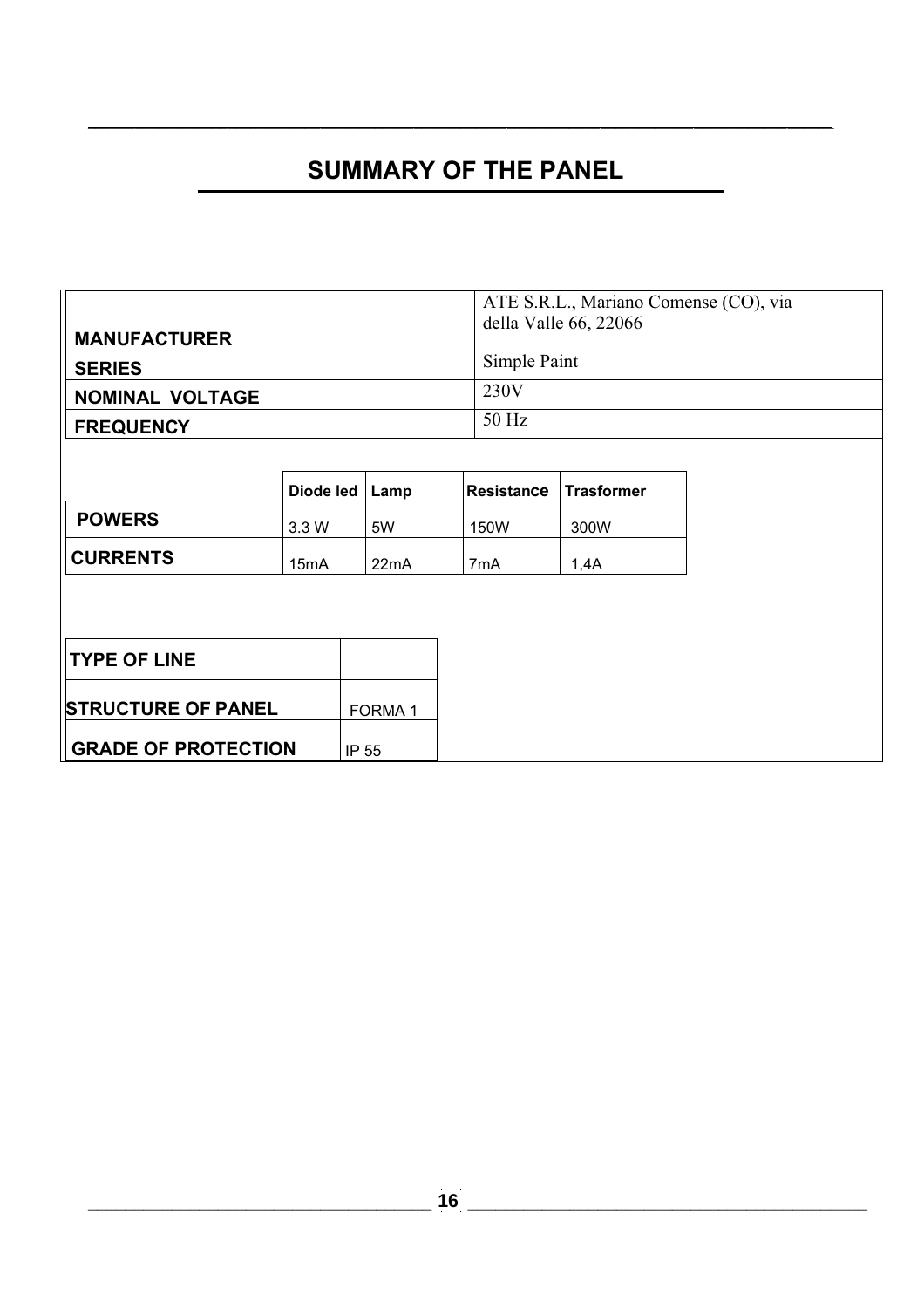



 $\frac{1}{2}$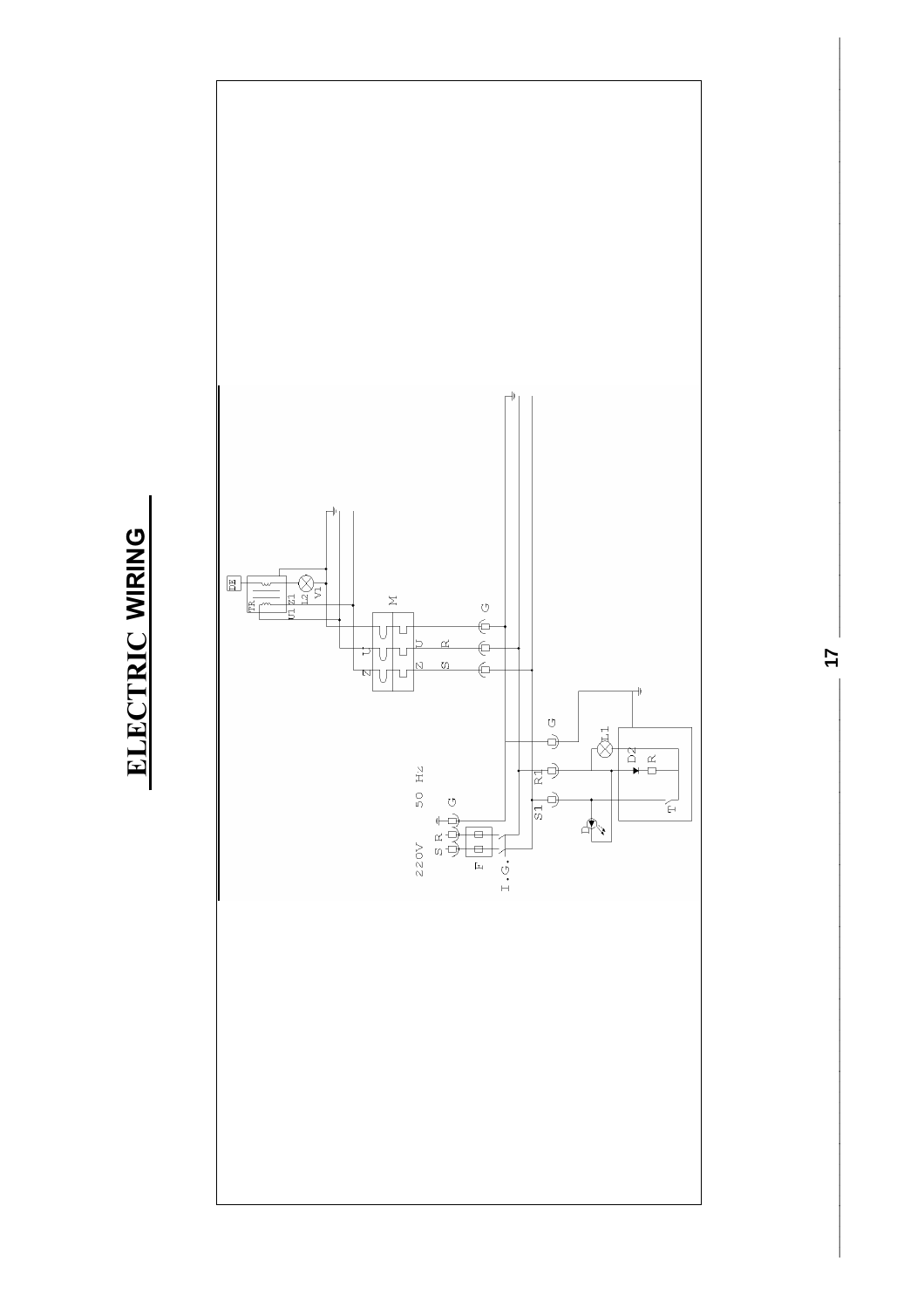# TECHNICAL FORM **TECHNICAL FORM**

| <b>JOSAMSS</b>          | <b>COMPONENT</b>             | BRAND            | VALOURS                      |
|-------------------------|------------------------------|------------------|------------------------------|
| ပ                       | Electric plug                | SCHUKO KALTHOFF  | 10-16A 250V                  |
|                         | Insert taken                 | SCAME            |                              |
|                         | Inserto plug                 | <b>SCAME</b>     |                              |
|                         | Housing plug passes wall     | SCAME            |                              |
|                         | Housing taken pg11           | <b>SCAME</b>     |                              |
|                         | Custodia plug pg11           | <b>SCAME</b>     |                              |
| Щ                       | Port fuse                    | LEGRAND          | 500V                         |
|                         | Fuses                        | <b>TAL WEBER</b> | 10°C 500V P=1W               |
| Σ                       | ntion<br>Mammut, electric ju |                  |                              |
| <u>ن</u><br>آ           | General switch               | LOVATO           | Di=690V 16°C                 |
| $\overline{\mathsf{z}}$ | Switch                       | <b>MOELLER</b>   | AC=230/400/500V 6/4/2°C      |
| ≏                       | Diode led                    | <b>MOELLER</b>   | 85/246V 5/25mA               |
| 2g                      | Diode                        | <b>MOELLER</b>   | 85/246V 5/25mA               |
| Ľ                       | Green lamp                   | <b>MOELLER</b>   | 220V 5W                      |
| <u>21</u>               | Red lamp                     | <b>MOELLER</b>   | 220V 5W                      |
|                         | Timer                        | AWN STYLE        | 20 AWG 300V 150°C            |
| FR                      | Trasformer                   | <b>ATE</b>       | $Vi = 220V$ Vout=100V P=300W |
| Ш                       | Deionizing                   | ATE              |                              |

 $\frac{18}{18}$ **\_\_\_\_\_\_\_\_\_\_\_\_\_\_\_\_\_\_\_\_\_\_\_\_\_\_\_\_\_\_ \_\_\_\_\_\_\_\_\_\_\_\_\_\_\_\_\_\_\_\_\_\_\_\_\_\_\_\_\_**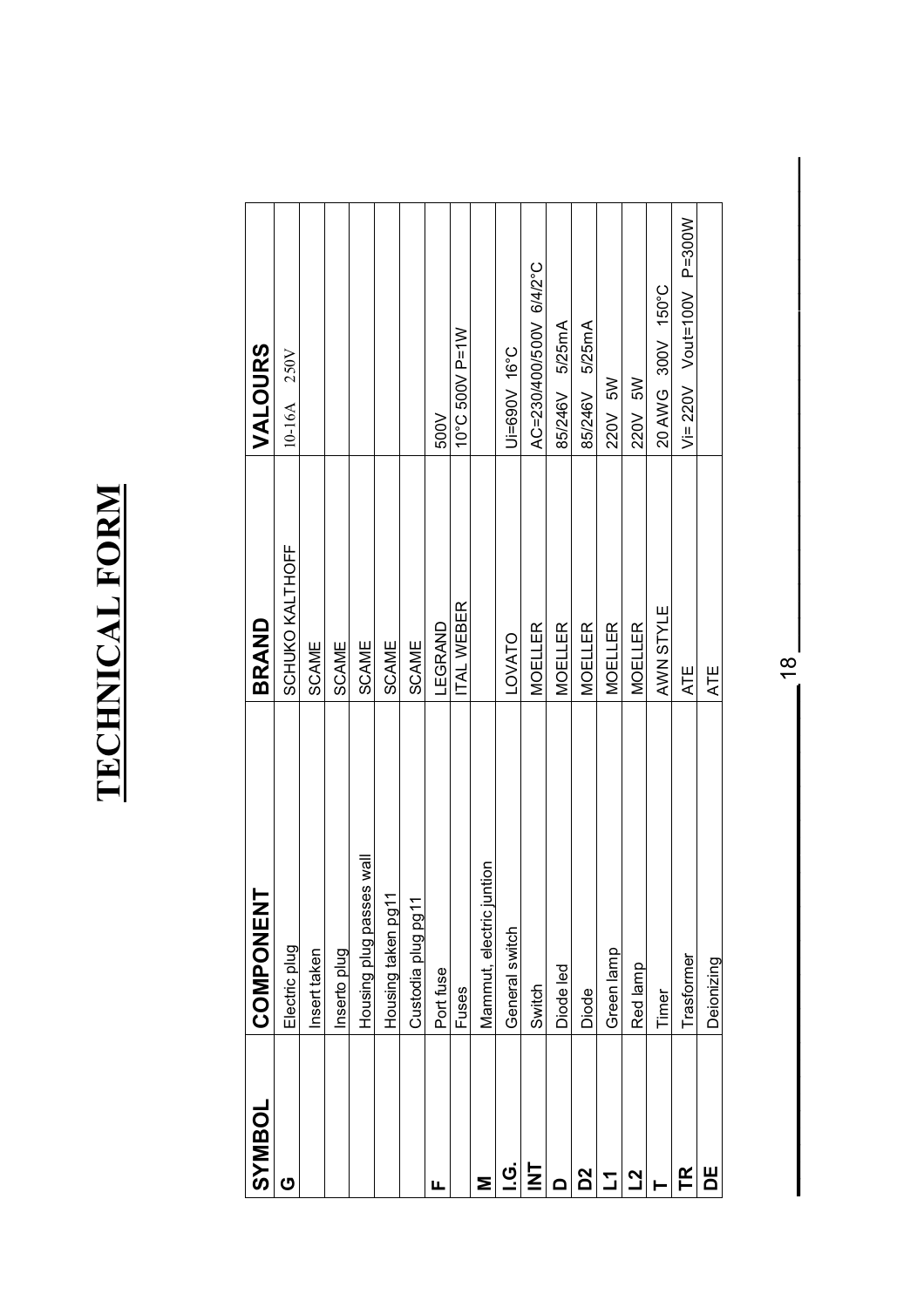# SAFETY REGULATIONS

The system has been manufactured in compliance with the "CE" regulations, we therefore recommend operation in conformity with the following recommendations:

1) It is forbidden to disconnect the blue pipe located in the lower part of the column when the vent tap (point 12 diagram 5 page 13) is open.

Before opening the outlet tap (point 10 diagram 4 page 13), remove the inlet mains air to the column and vent the air contained in the column by means of the vent taps (point 2 diagram 2 page 13).

2) The system has a safety valve calibrated to 10.8 Bar (point 3 diagram 2 page 13).

3) The electrical system of the machine has been manufactured according to the "CE" regulations.

4) Keep the electrical part away from water.

5) Only supply the Simple-Paint System with Easy-Paint Liquid manufactured by A.T.E.

6) Position the Simple Paint System outside the firing kiln (see page 7)